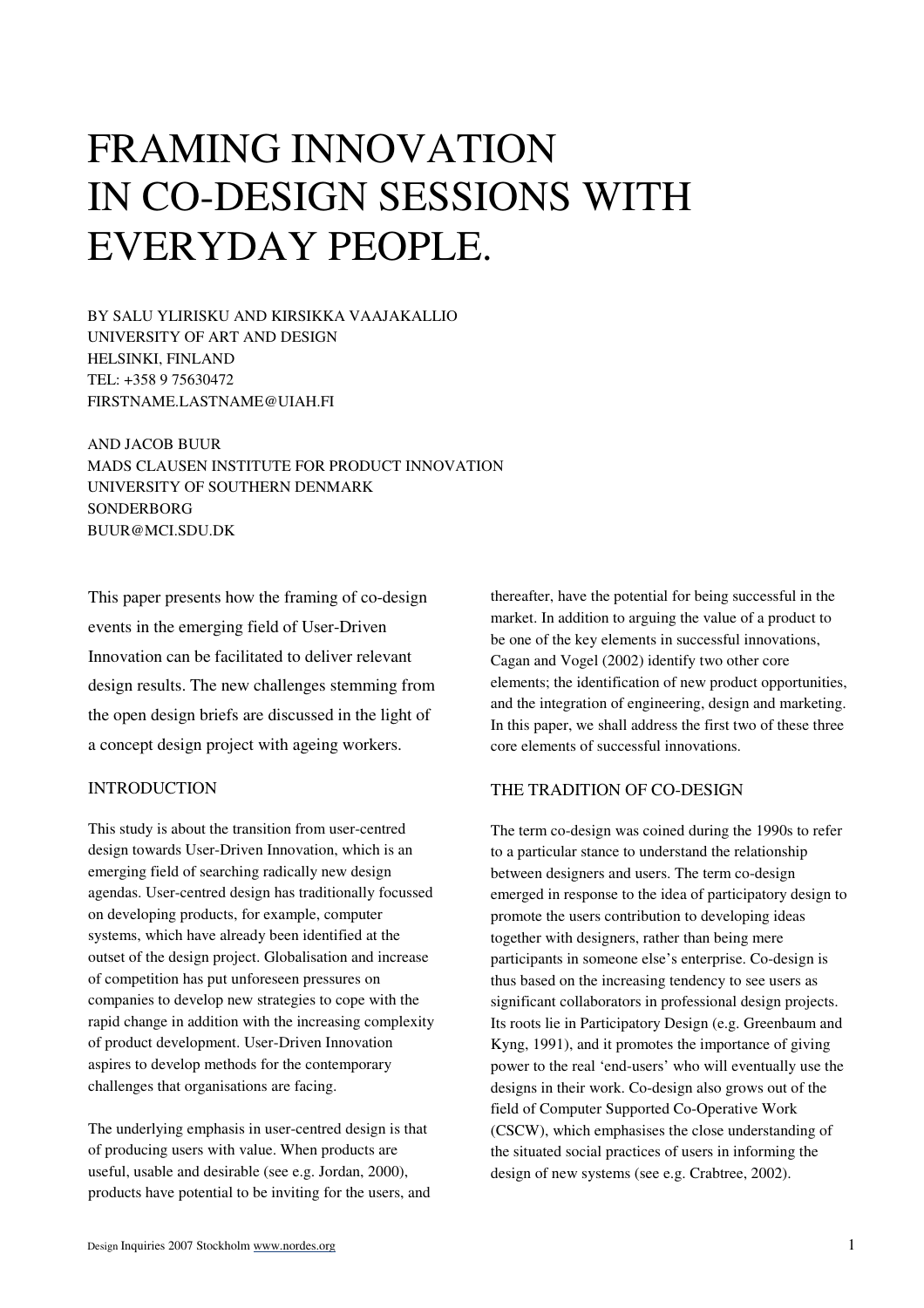The collaborations of the people in multidisciplinary teams that were formed for working on design challenges were often strained by the differences in the professional languages of the participants and designers that came from diverse fields (e.g. Ehn and Sjögren, 1991). Understanding how people with diverse backgrounds may be provided with proper conditions for collaborative designing has attracted a substantial emphasis in the discourse within the participatory design field (Bødker and Buur, 2002). Muller (2003), for example, promotes the participatory design as a 'third space' that allows designers and users to build a shared area for collaboration, which fosters the negotiation of a commonly understood design language.

Design projects vary from updates to existing products to designing radically new products with no competitors or predecessors in the market. When design brief is as open as 'design new concepts to facilitate wellbeing at work', as in the presented study, this makes the ability of the design team to frame the design opportunities and concretise these into elaborated proposals the key to successful practice. As design grows towards the fuzzy front end of innovation the challenges are transforming from communication and collaboration facilitation towards understanding how to discover novel design opportunities with users.

### TOWARDS CO-INNOVATION

Co-design has proven to be a very efficient in approach to design products that fit into users' practices (see e.g. Halloran et al. 2006). However, as these Co-design activities become facilitated in the early fuzzy steps of the innovation process, where the initial product ideas are to be formed, new agendas and new ambiguities are introduced to the user-focussed enterprise.

User-driven innovation serves a number of agendas for organisations. Keinonen and Takala (2006) speak about the emerging realm with the term Product Concept Design, and they have identified five novel high-level objectives for product concept design: 1) Concept design for product development, 2) Concept design for innovations, 3) Concept design for shared vision, 4) Concept design for competence, and 5) Concept design for expectation management. These overall aims of product concept design help to distinguish the activity from traditional product design. Moreover, the new agendas also underline the need for a new kind of understanding about design activity within the emerging field of User-Driven Innovation.

The open framing of the innovation projects has bearings on how design activities proceed towards producing concrete design proposals, or product concepts (e.g. Ylirisku and Buur, 2007). This makes the ability of the design team to frame the design opportunities and concretise these into elaborated proposals the key to successful practice. And, in the case of the extremely open brief, it introduces new challenges for enabling the participants to the process with relevant input. The core difference of the new realm of User-Driven Innovation with traditional user-centred design is the open design brief of the projects. At the outset of an innovation project, designers may not know at all what they are about to create. The product, system or service is completely undefined.

This outlines a novel challenge for user-centred activities, or more accurately, the events with the 'everyday people' (which is a term introduced by Liz Sanders (2006)). How can everyday people contribute to a project with an open agenda, and how can designers scaffold the everyday people when focus is yet uncertain, and framing emerging? Are the everyday people capable of producing material, which is both relevant to their work and to the aims of the innovation project? What aspects influence the relevance of the ideas? Is there any particular ordering of activities, which is helpful? At the core of these questions is the *idea of relevance*. How this idea needs to be understood in the case of innovation design to enable answering the above questions? This paper will outline the answers.

### BACKGROUND WORK

The presented study is grounded in our earlier Luotain project (http://smart.uiah.fi/luotain/), which focused on developing new methods and tools for User-Driven Innovation with a special focus on user experience. The four-year project included in total seven different case projects, where a number of user-centred design methods, such as Contextual Design (Beyer and Holtzblatt, 1998), Cultural Probes (Gaver et al. 1999) were applied and new methods and theory was created, see e.g. Design Probes (Mattelmäki, 2006) and videobased design methods (Ylirisku and Buur, 2007). The case studies involved collaborations with a large number of industrial and design organisations (in total 10 companies were involved).

Important background work is conducted in the connection to academic education at the School of Design at the University of Art and Design Helsinki. The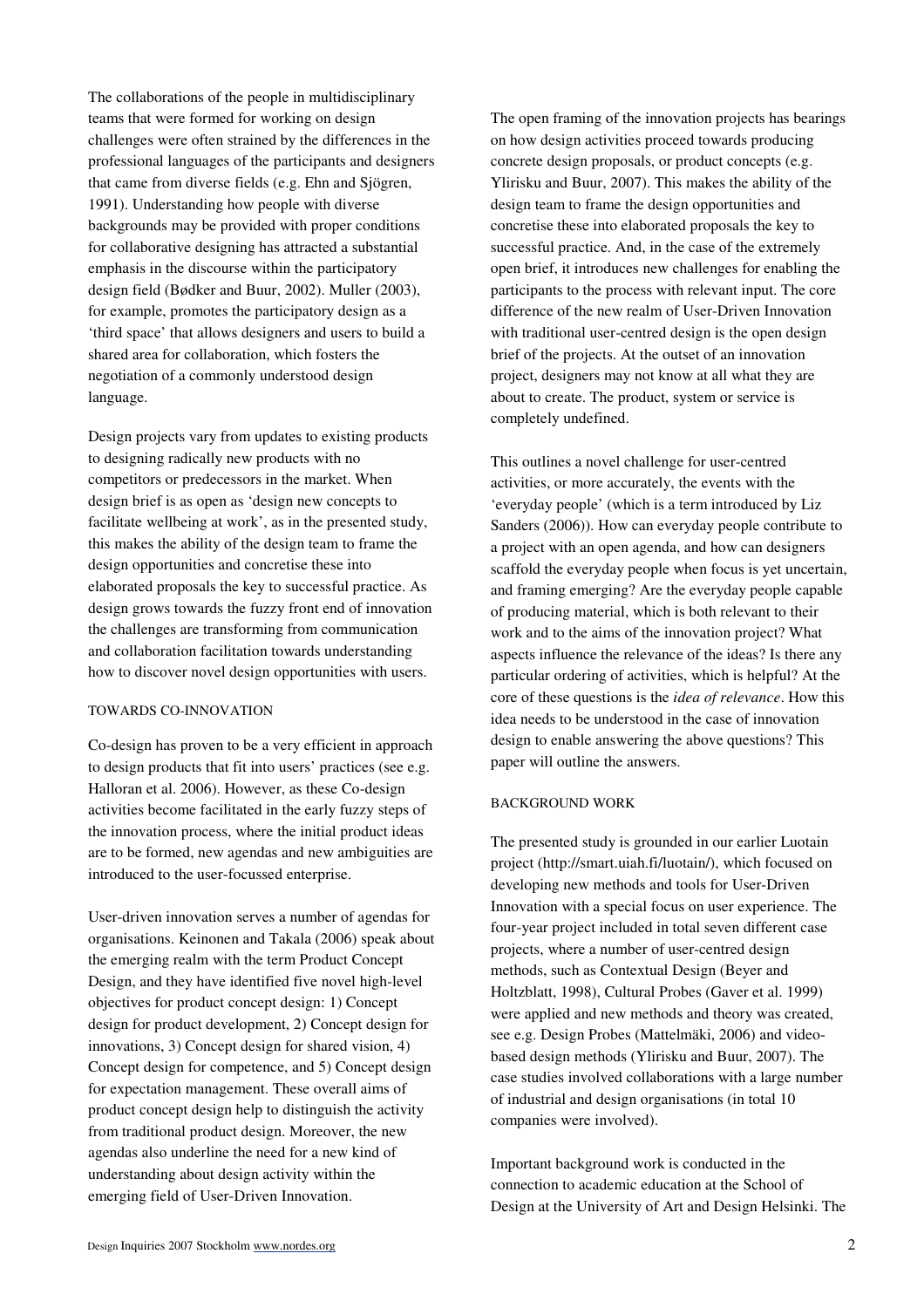User-Inspired Design course, which is an annual master level course at the School of Design, has pioneered developments in the emerging field of user-driven innovation already through a number of years (see e.g. Mattelmäki and Keinonen, 2001).

# THE ACTIVE@WORK PROJECT

The presented study, Konkari, was part of an EUfunded project named Active@work, which aimed to co-develop alternative working arrangements to improve individual's well-being at work with ageing workers' (over 55 years). The two-year Active@work project included sub-projects in Germany and Italy, which focused on developing generic statistical and organisational methods for sustainable age policies at work. This paper describes the part of the Finnish subproject, where new ideas for ICTs were co-designed with users. The field study was conducted by researchers at University of Art and Design Helsinki during 2004-2006 with fourteen ageing workers (aged 52+), who were employees of Palmia, a company owned by the city of Helsinki. The participants worked in the fields of cleaning and technical maintenance.

The process is illustrated in Image 1. Konkari project started in December 2004 with a literature study and interviews with managers at the employer organisation of the participating workers. This was followed by a Design Probes study (Mattelmäki, 2006, originating from Cultural Probes, Gaver et al., 1999) in spring 2005, which was complemented with interviews of the individual workers and collaborative interpretation events with the workers and designers. The material was interpreted into persona descriptions that are synthesized presentations of the workers (see e.g. Cooper, 1999, Pruitt and Adlin, 2006). These included photographs of the spaces and tools, maps of social

relationships and interactions with various collaborators in different locations, tasks and maps of physical locations of work, explanations of the workers' attitudes towards technology, tools and teamwork. The persona descriptions were utilised to ground collaborative ideation in a workshop with the workers, their managers and project collaborators from the partnering organisations (read more in Mattelmäki and Lehtonen, 2006).

During autumn 2005 video observations and Situated Make Tools (Ylirisku and Vaajakallio, 2007) were utilised to complement the earlier phases and to enable the study of the living work practices of the workers. Situated Make Tools is a method for enabling everyday people to express their ideas and dreams through tangible and easily configurable mock-ups of potential shapes for products. The Situated Make Tools method is developed on Make Tools (Sanders and Dandavate, 1999), and it takes the shapes that people create into the working situations of the people to verify, discuss and elaborate the expressions of the ideas. The video materials that the observations and Situated Make Tools studies provided were collaboratively interpreted utilising the Video Card Game method (Buur and Soendergaard, 2000).

### RELEVANT OUTCOMES

The project resulted in a wide variety of ideas on several development agendas. Altogether, when redundant ideas are removed, the number of different kinds of ideas was 165 in the whole Konkari project. The main areas of the ideas were: spaces, physical tools, ICTs and social innovations, such as senior club, apprenticeship policies, and solutions for manager employee relationships. Some of the ideas are depicted in Image 2.



Image 1: An overview of the activities during the two-years of Konkari project.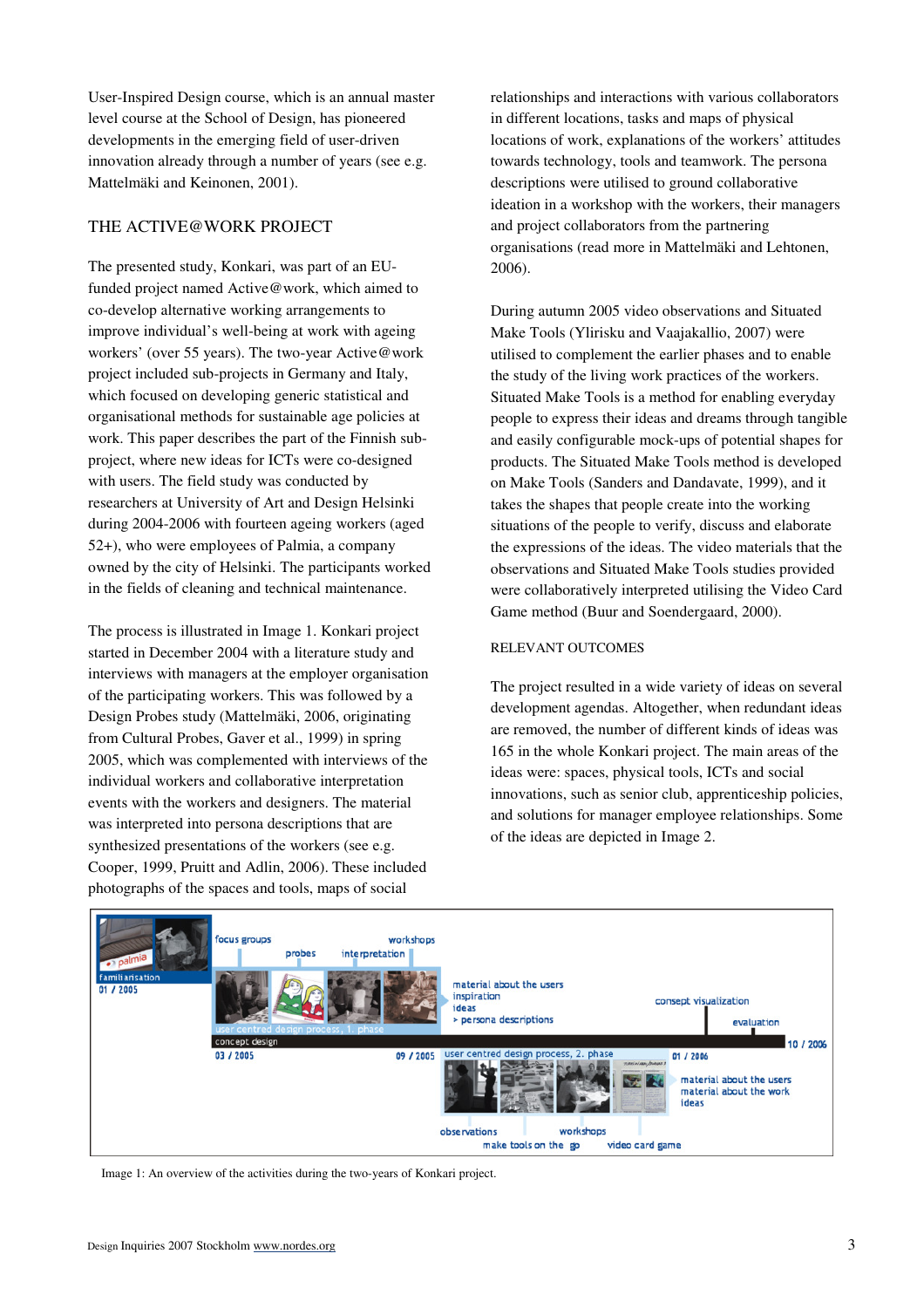

Image 2: Example illustrations of product concepts that were created in the project.

These ideas emerged in the dialogue between the ageing workers, their environments, tools and situations. The ideas were presented in combination with drawn use scenarios, which were drawn based on the video still from the observation studies. These scenarios helped to convey the value of the ideas to the participants of the evaluation workshop. All of the ideas were based on the materials that were created or collected during the user site visits, whereby, they were grounded in real user practices.

The ideas for novel ICT solutions to facilitate wellbeing at work were evaluated by the ageing workers and their managers in a workshop in 2006. In total 5 different product concepts that integrated various ideas into concrete whole were presented and discussed. The concepts did not introduce radical new technologies that would be years ahead, instead, the ideas were based on designers' understanding of current mobile appliances, and the ideas were easily understandable with the reference to mobile phones and palmtop computers.

As a result, none of the ideas was conceived as irrelevant, or needless. All were perceived to contain desirable and needed features. Some of the ideas were discussed to be possibly integrated into current mobile phones, such as the idea of work task planner. The integrated service ideas, which were build on the utilisation of mobile imaging, were considered so interesting that one of the managers proposed a new project to be established for the development of solutions based on this. This would fuel the development of the organisations mobile 2015 vision.

But, how did the designers frame the co-design events to produce these ideas, which were considered relevant by the managers and the ageing workers? At the centre of this effort was the Situated Make Tools part of the Konkari project.



Image 3: Illustrations of a product concept that is attached to an arm.

# THE SITUATED MAKE TOOLS

The Situated Make Tools method is based on the assumption that by enabling people to design things in the midst of their activities will help them to build highly relevant ideas (Ylirisku and Vaajakallio, 2007). Also the tangible expression of the ideas and dreams aims to facilitate the situated reflection, working as 'things-tothink with', as the character or tangible mock-ups is expressed by Brandt (2006). When the ideas are created by the everyday people in their real environment, during their usual activities, contextualises the birth of new ideas to their practices as closely as possible.

The Situated Make Tools part of the Konkari project focussed on enhancing wellbeing at work with mobile digital appliances. The study included an observational part to establish a view into the normal work practice to support the broader design aims of the project. On design agenda, the Situated Make Tools study aimed to create concrete and relevant-to-the-worker design ideas expressed in physical, narrative and acted-out formats, and develop insights into the workers' needs, desires and attitudes relating to digital information and communication technologies, (ICTs). On the research agenda, the project aimed at exploring how the realaction context triggers, and serves to ground, inspiration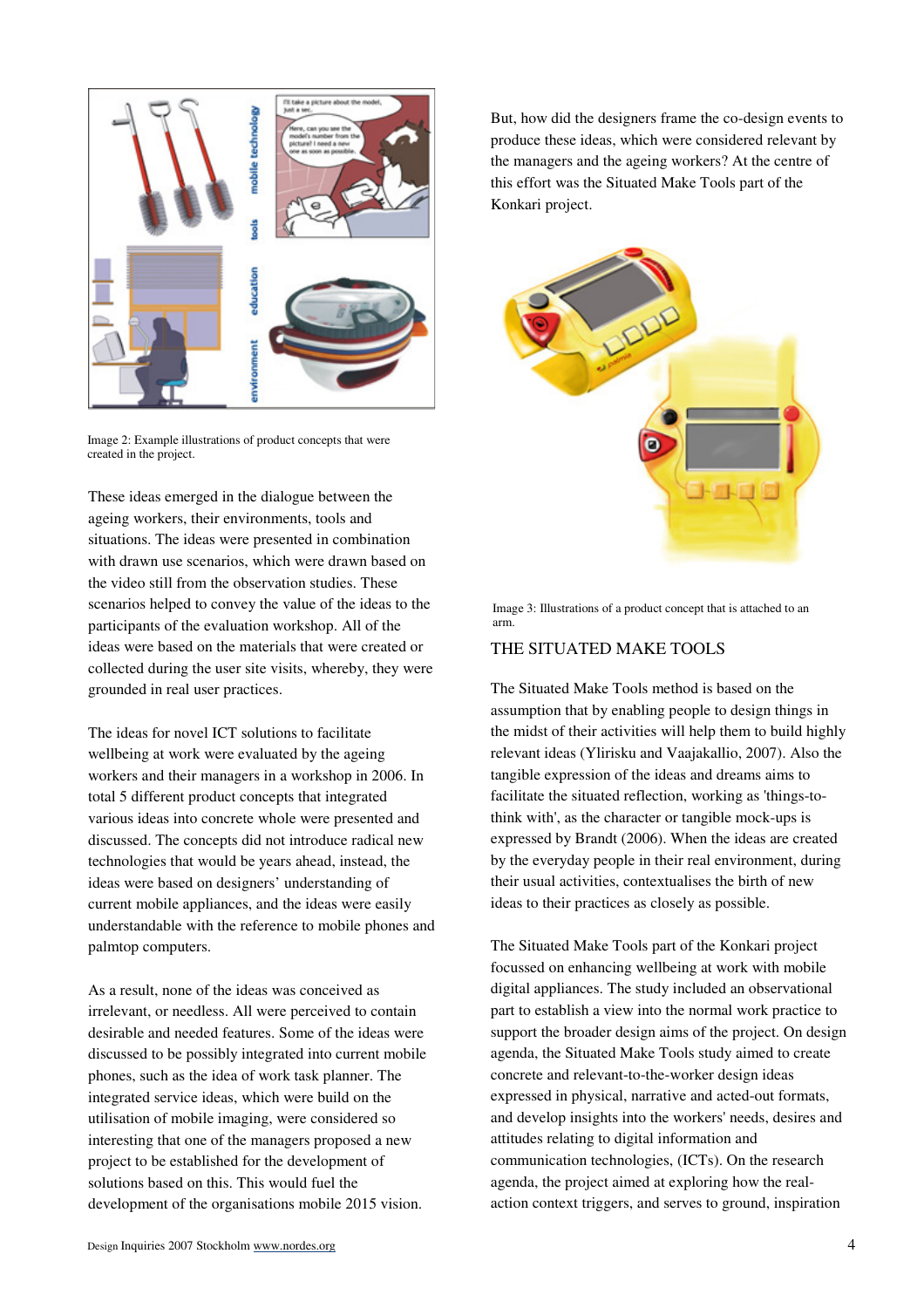for concept design, and gaining experiences in how Make Tools function when used in the midst of everyday activities with ageing workers.

## FRAMING DESIGN DISCUSSIONS

Before the Situated Make Tools study, the project had already numerous events with the workers (see the process Image 1). These activities included, for example, the application of Design Probes, which have the power to sensitize people to the issues raised in the Probes kits (Mattelmäki, 2006). Hence, these earlier phases already helped to enable the ageing workers to think of the issues relevant to the project, and to watch their own work and wellbeing with new eyes – looking for issues that influence their wellbeing at work. Besides that, the participants already had met us, and were also familiar with our approach to take them as active participants in the designing. These facts helped us to move towards the co-design events at the workplace.

Before entering the workers' site, we created and pilot tested the make tools kit (presented in Image 4). It included different shapes of blocks covered with fabric suitable for use with Velcro. The kit also contained various pieces, such as buttons and displays, with Velcro tape to enable the easy attachment and configuration. We then contacted the study participants and asked them to bring along a digital tool that they normally utilise in their work. The time for the site visit was left for them to decide to emphasize the meaningful moments from participants' perspective.



Image 4: The Make Tools kit.

At the beginning of the two-and-half-hour site visits, we introduced the agenda of the day and the aim of the study. We then asked the workers to think of possible situations, where they normally utilise their digital tool, which they had brought along. This tool was usually their mobile phone. The challenge was to enable the ageing workers, who use digital technologies rather little, to think of possible and relevant new uses of technology. This exercise aimed to provoke imagination towards opportunities by pointing out features and uses these devices currently have. The workers explained the ways they use their digital products and told stories about their recent experiences with their tools. Memories evoked new ideas related to the real situations.

After this discussion we introduced the Make Tools kit. We gave the workers following instructions: "Build a tool that either helps you work more focused or feel better at work." We asked them to explain each feature they added to the design and imagine a specific purpose in a certain situation where it might be helpful. E.g. a woman from cleaning maintenance saw 'a lens' in the kit. That led her to add removable 'mini camera' which measures dust, to her envisioned tool. She explained that it would be handy at quality checking the work of the ones under her supervision. She also stated that the camera lens should be removable enabling placing it in various locations such as on top of bookshelves.

In this phase, we proceeded very slowly to allow the worker to take the time needed to think about the work from this given perspective. After the tool was ready, we moved to the action phase. We instructed the user to work as normal as usually. We explained that on certain moments we would interrupt the action, and that we would have a little 'thinking bubble' moment to reflect how the situation could be enhanced with the envisioned tool. The worker carried the Make Tool while doing the work, and we (designers) carried the Make Tools Kit to enable recasting the form if new ideas would occur. We instructed the workers to use their tool in their work in any time, if they found it appropriate.

We interrupted the action for thinking, whenever we found that helpful. This 'thinking bubble' moment was aimed to help thinking the Make Tool in relation to the real activity, and how it perhaps could enhance the situation. We also facilitated the thinking by questions, such as "Could you tell me what just happened?", "Could you image doing the activity in some other way with your tool?", "How would it work, if it could help in this situation?"

The amount of interruptions and the character of these varied much across site visits. This was especially due to varying information needs of the workers. In cases where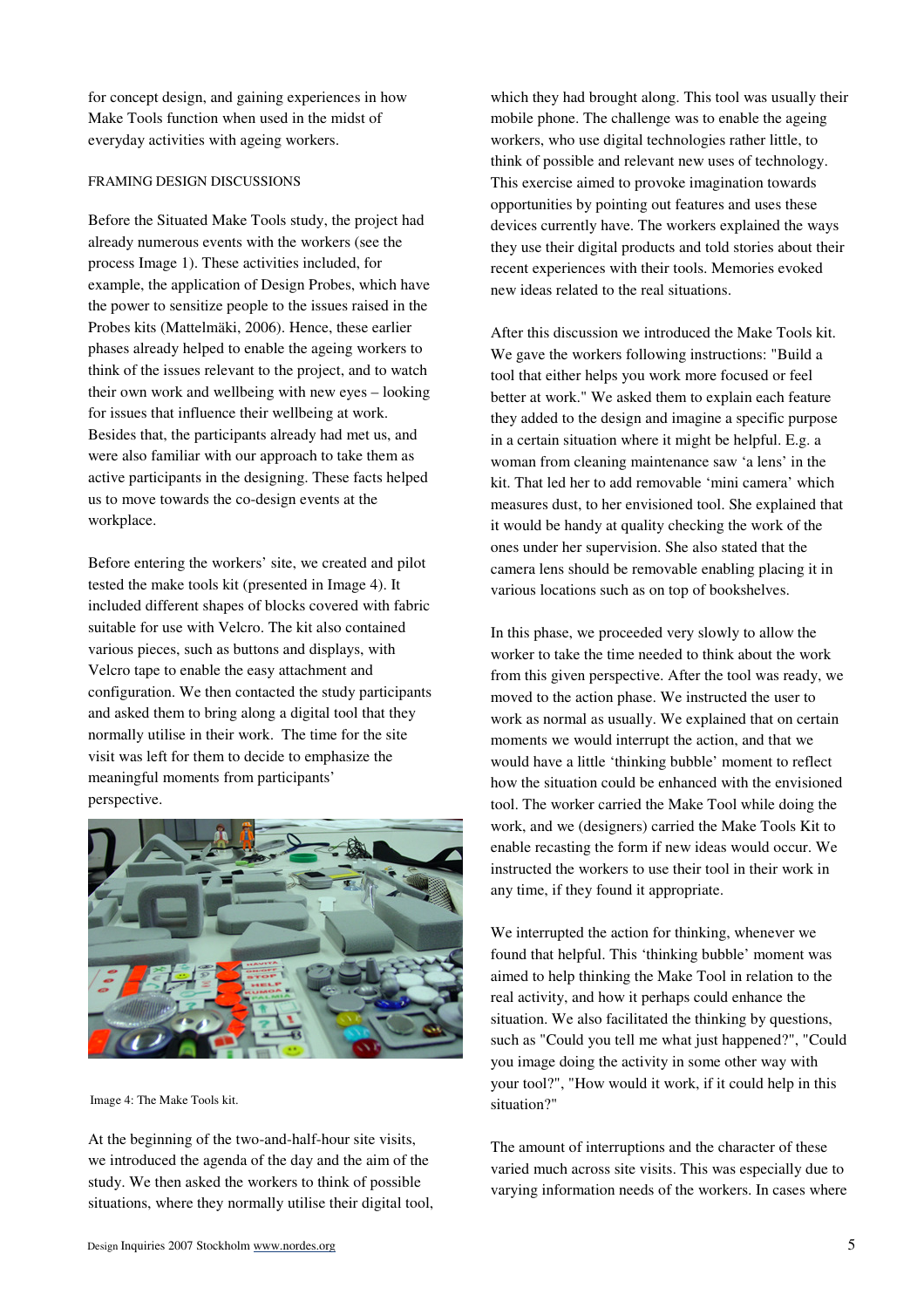no need for the mobile tool was revealed by the observed activities, we asked the person to explain possible reasons why the tool could 'beep' now. Sometimes we saw the 'tail' of a task instead the actual action. For example, at one of the site, we saw the worker writing an order for repair service as a response to a certain incident that had occurred earlier at the school. At one site the worker had already "done everything ready" before we arrived to help us with the study, whereby we had little to observe during the visit. In this case we went through the artefacts that were on the worker's desk. This proved to be a surprisingly useful strategy for the project's purpose.

We discussed if similar functionality would be helpful in the tool, and if so, asked participant to act out or describe in detail a possible use scenario. E.g. a woman from cleaning maintenance, who at that time worked as a supervisor, told us a story evoked from the calendar and notepapers on her desk. She described how she would need better information flow outside the office when she has to do quality control checks on sites around city. This led her to think desired features or services such as easy access for contact information, description about the site, up to date contract, interactive map which shows her own location in relation to target, instructions about the nearest and fastest transportation to get there and so on. She also acted out how the envisioned tool would work in these situations.

After the observation part of the study we conducted an interview with the workers. It focussed on building a better understanding of the work activities, and the workers' attitudes towards new technologies. In this interview we utilised digital still photographs that were captured from the activity, which we had just observed. These helped to enter the situations again and develop an understanding of these situations as perceived by the worker.

# A DILEMMA OF RELEVANCE

For a design project with the extremely open brief to focus on wellbeing at work, everything that affects wellbeing at work is potentially relevant in the start. However, to create any concrete proposal, the design challenge needs to be framed. Based on the interpretation of the probes-materials, the presented project focussed on four key areas: physical tools, spaces, information and communication tools, and social innovations. What is relevant for designing ICTs for ageing workers? This is already a rather much more precise question, which enables designers to create an orientation and focus to start explore both users' reality and the ideas about design potential.

The presented case exemplifies a situation, where designers do not know what they should start to build, nor the user practices that become influenced by the designs. We understand design as the intentional activity to change situations into preferred ones (as defined by Simon 1996). These changes are mediated by the introduction of products, which may be appliances, systems, or services. This definition of design puts focus on the *situated character* of human-product interaction in people's everyday settings, as well as on the *judgement* of the perceived change that the products mediate. This presupposes that designers need to frame both a way to impose a change into a situation and to perceive the effects of this change in order to judge whether the change moves situations towards a preferred state of affairs.

The dilemma of relevance is on one part similar to that of distinguishing between context and focus, since the evaluation of the relevance of something presumes the existence of the something against which it is evaluated. Goodwin and Duranti (1994) argue that the term *context* is a very challenging one to give a single, precise, and technical definition, and that it may be even impossible to create such. Already the great variety of the meanings how the term is utilised across fields supposes that a single definition might be insensitive to its applications. However, Goodwin and Duranti (1994, pp. 4) outline that: "A relationship between two orders of phenomena that mutually inform each other to comprise a larger whole is absolutely central to the notion of context (indeed the term comes from the latin *contextus,* which means "a joining together")".

Context and focus are intrinsically linked. The dilemma of settling what is the relationship between the focus and the context is known also in other fields than User-Driven Innovation. For example, Anderson (1994) called the context-focus issue the "synecdoche problem of cultural forms" within ethnography. Anderson (1994) states that for understanding the meaning of part or item it must be seen against the backdrop of the whole domain, and the whole is constituted through the arrangement of its parts. Thus, separating a part from the whole establishes an apparent paradox. It is similar to the dilemmas of indexicality in linguistics, frames of meaning in hermeneutics, and contextuality in a variety of fields.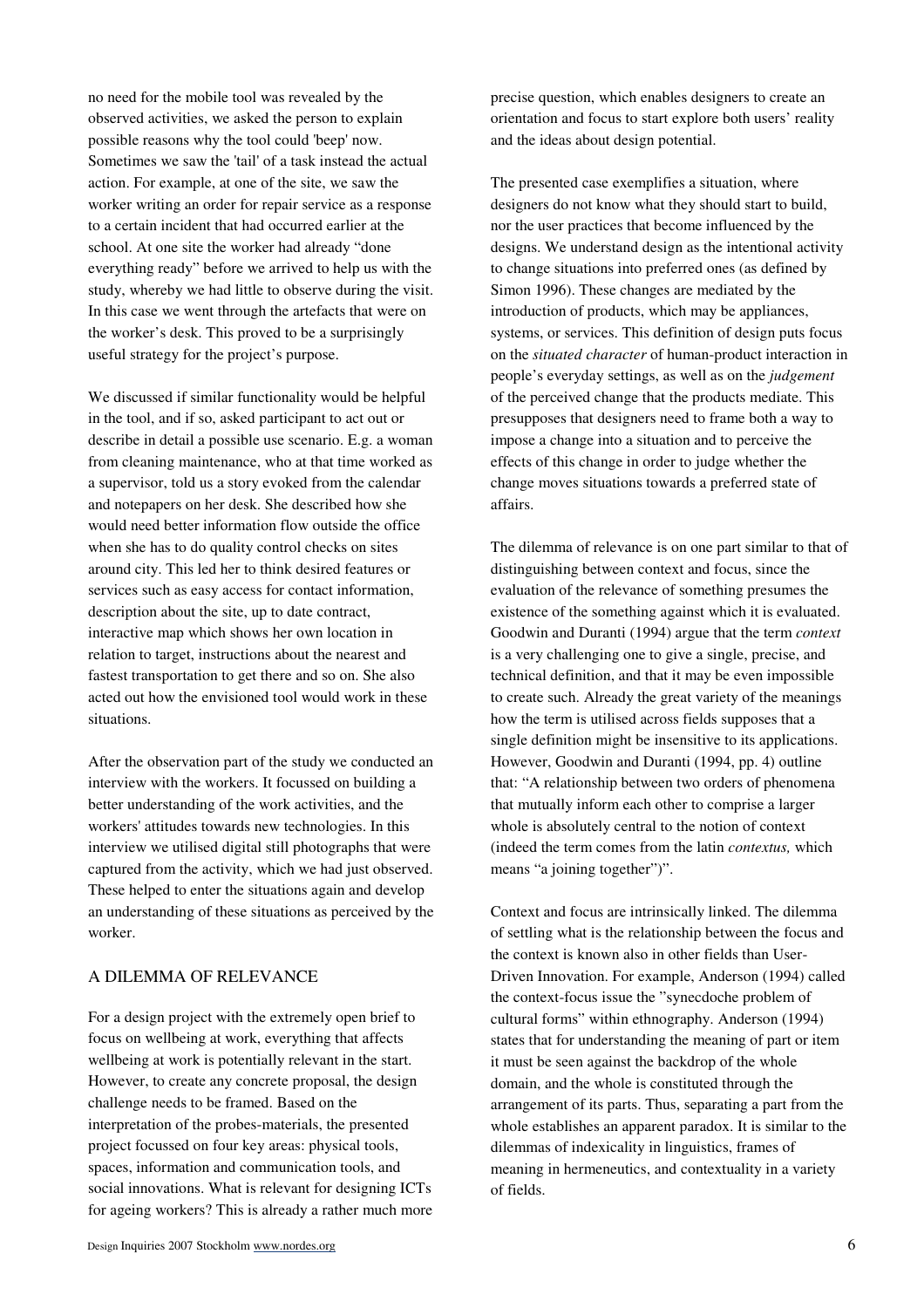In the field of user-centred design context is often utilised in reference to users' environment, activities and artefacts. For example, the ISO 9241-11 standard (1998) defines context of use as "users, tasks, equipment (hardware, software and materials), and the physical and social environments in which a product is used". Preece et al. (2002, pp 207) speak of 'context of use' and 'environmental requirements as synonyms, which refer to "the circumstances in which the interactive product will be expected to operate". These definitions are implicit about the fact that it is the definition of product that outlines its context. The activity of defining the product and its context is a process called *framing*. The framing defines the border between the focus and the context.

Schön (1987) observed that framing is dependent also of the one making it. He argues that "when a practitioner sets a problem, he chooses and names the things he will notice", and that people will create different framing depending on their "disciplinary backgrounds, organizational roles, interests, political and economical perspectives" (Schön, 1987, pp. 4). Similarly the framing of the product idea and its context are dependent on these aspects of designers and the others involved in making the framing.

## FRAMING MOMENTS IN THE PROJECT

Three example situations are described to illustrate how the co-negotiation of the ideas with the Make Tools were framed. The first example shows the beginning of a Situated Make Tool study visit. The example is an excerpt from the design of the new kind of tool, which is primed by a discussion about the workers use of his mobile phone.

## EXAMPLE 1: BUILDING THE TOOL

*(Start of transcript)*  $W =$  Worker, D1, D2=Designers

- W: "I would like that we all would be connected to each other all the time, the group of people who work here in this team."
- D2: "What would it be?"
- W: "Well, it should be easily carried along, something which is attached to clothes in some way (shows his working vest)… so we would have some working clothes something like this (shows again his vest). When I put this on I will be connected to the whole group. And when you put the cloth on, others see that you are at work.



Image 5: The worker constructing attaching a Make Tool display to his sleeve.

- D2: "You mean some kind of 'smart vest'?"
- W: "Yes. It should be easy to use. When you put it on it activates…
- D2: "how you contact others?"
- W: "Good question... for example, some surface attached to your sleeve (puts flexible make tool shape around his wrist) and it would display the names. No buttons just speech. I would say work mate's name and it takes contact."

… (The worker builds in more stuff) …

#### D1: "What did the last button mean?"

- W: "This is it that you don't have a display. And you haven't got a keyboard... We are not limited to... So, that there is 100 000 phone calls to wrong numbers. It is probably 100 000 phone calls annually that people dial wrong numbers. The phone companies are delighted for these buttons."
- … W: "We could completely move into a keyboard-less reality. So that you could control with speech." *(End of transcript)*

The example shows how the designing was framed by the earlier discussion about phone use. It was also framed by the physical shapes that suggested ideas for new forms of a tool. Moreover, the clothes of the worker suddenly formed part of the framing of the design moment as well.

After this design moment we moved to the working phase. After observing a phone call situation, we stopped the activity by saying "And now a break for ideation!"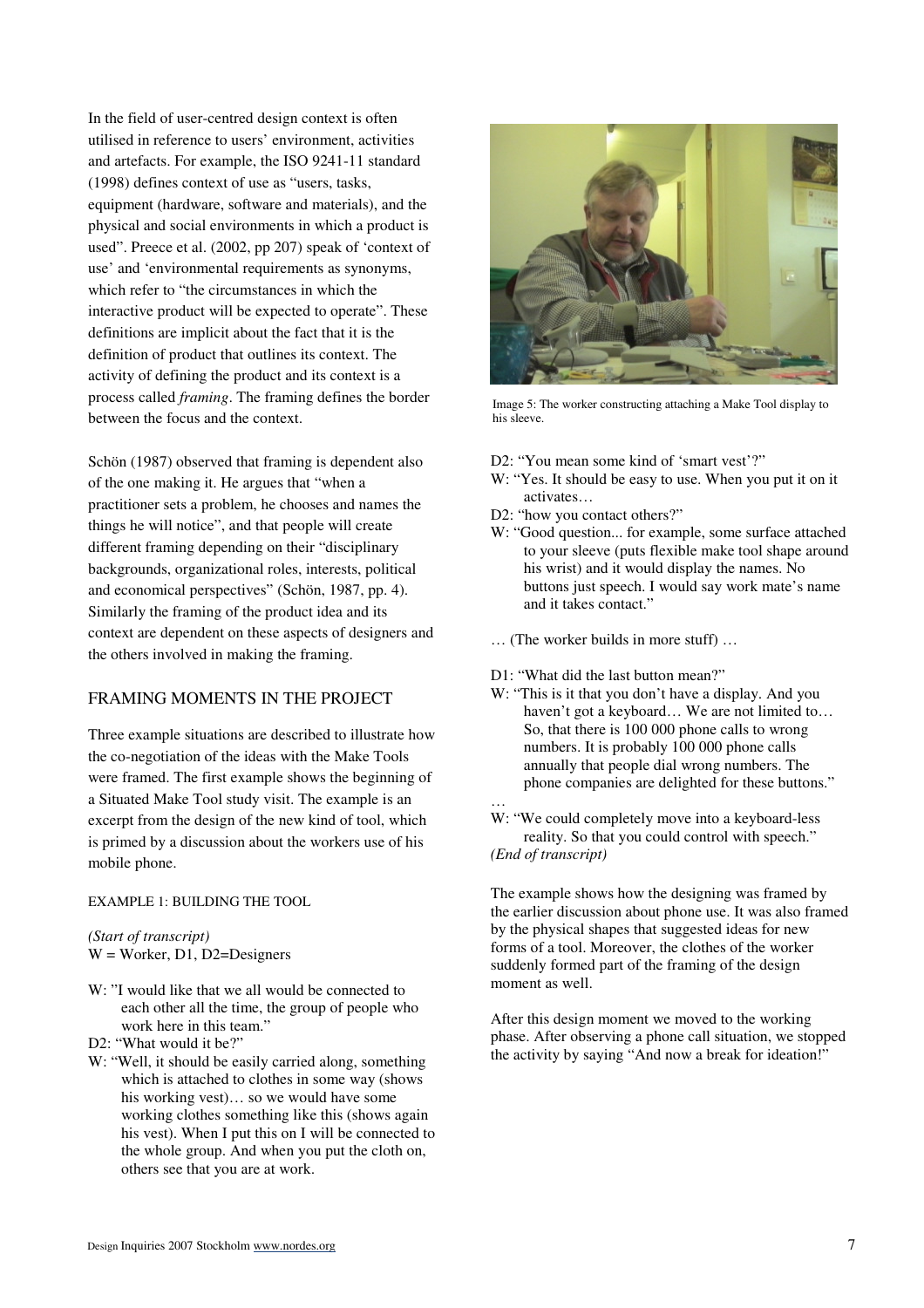## EXAMPLE 2: THINKING BUBBLE



Image 6: Thinking bubble for co-designing based on the phone conversations during a car drive.

#### *(Start of transcript)* W = Worker, D1, D2=Designers

- D1: "Could the device help in the phone call that you just had? Could the issue be handled with your new tool more easily?"
- W: "Yes, of course it would be a lot more easier with this kind of tool… a lot easier… to have the connection."
- D1: "How would the interaction go with the tool?"
- D2: "Could you act out how you would use it?"
- W: "I would press the button on my vest, and then would look here (points to his raised hand), and I would say "Hi, colleague. We will get some working clothes in the afternoon." And, the colleague could reply if it is ok or not.
- (He stops for 2 seconds)
- W: "Now I would need to press here... and, as we just saw, the phone connection is very poor here."
- (He stops for 3 seconds)
- W: "But it could be fast. For example, if I raised my hand like this (raises his right hand) it would go into standby mode. Then I could just say to whom I am calling."
- *(End of transcript)*

The example illustrates how the situation was framed intentionally entering the real work activities. The pausing of the activities framed the moment to discuss the relevance of the phone idea that the worker had developed. The questions focussed the reflections towards developing the idea forward. And the acting out also made the worker to refine the idea.

After some half hour observing we had a car drive to a nearby location. The worker had several phone calls during the drive considering issues relating to the work-presence of some of the colleagues of the worker. The following example illustrates how the thinking bubble moment after the driving functioned to develop the idea further.

#### EXAMPLE 3: RE-THINKING BUBBLE



Image 7: Thinking bubble for co-designing based on the phone conversations during a car drive.

## *(Start of transcript)* W = Worker, D1, D2=Designers

(After a phone conversation during a car drive) D2: "How would you have done the call with your tool?"

- W: "It would have been much easier. I would have just connected like this (raises his right hand)."
- D2: "What if there is no-one answering? Or, if the person does not want to be reached?"
- W: "There is the good aspect that you can see if someone" is present. With current phones, if you switch off the phone, you cannot know if you are at work or not. But, now with this new tool as the person dresses this new vest (this is his Make Tool idea), it will register that the person is at work. Then we can see that this person is at work.
- D1: "Could the communication during the driving be made easier?
- W: "Of course, if ... if we would have better phones. Such, where you just point and click a name."
- D1: "How would you have dialled the call in the ideal situation if you consider these couple of phone calls that you made in the car?"
- W: "If I could open the line by speaking. It would be a lot easier. …
- W: "With the person I justed talked with we make many many calls during the day. Considering issues such as people are not present. Or, a client calls about an urgent situation."
- D2: "How would you have answered the call?"
- W: "In the same way (he raises his right hand)."
- D2: "Would you see, who is calling?"
- W: "Of course. Then I would know immediately what kind of call it will be. (1 second pause) But, you could not hide from the callers. Especially, if there is a need to call an annoying phone call to ask, where you have been. People often hide from these calls."
- D2: "So, this would help you reach these people?"
- W: "Yes, I could see that they are at work."
- D1: "What kind of situation could be this kind of 'annoying' call situation?"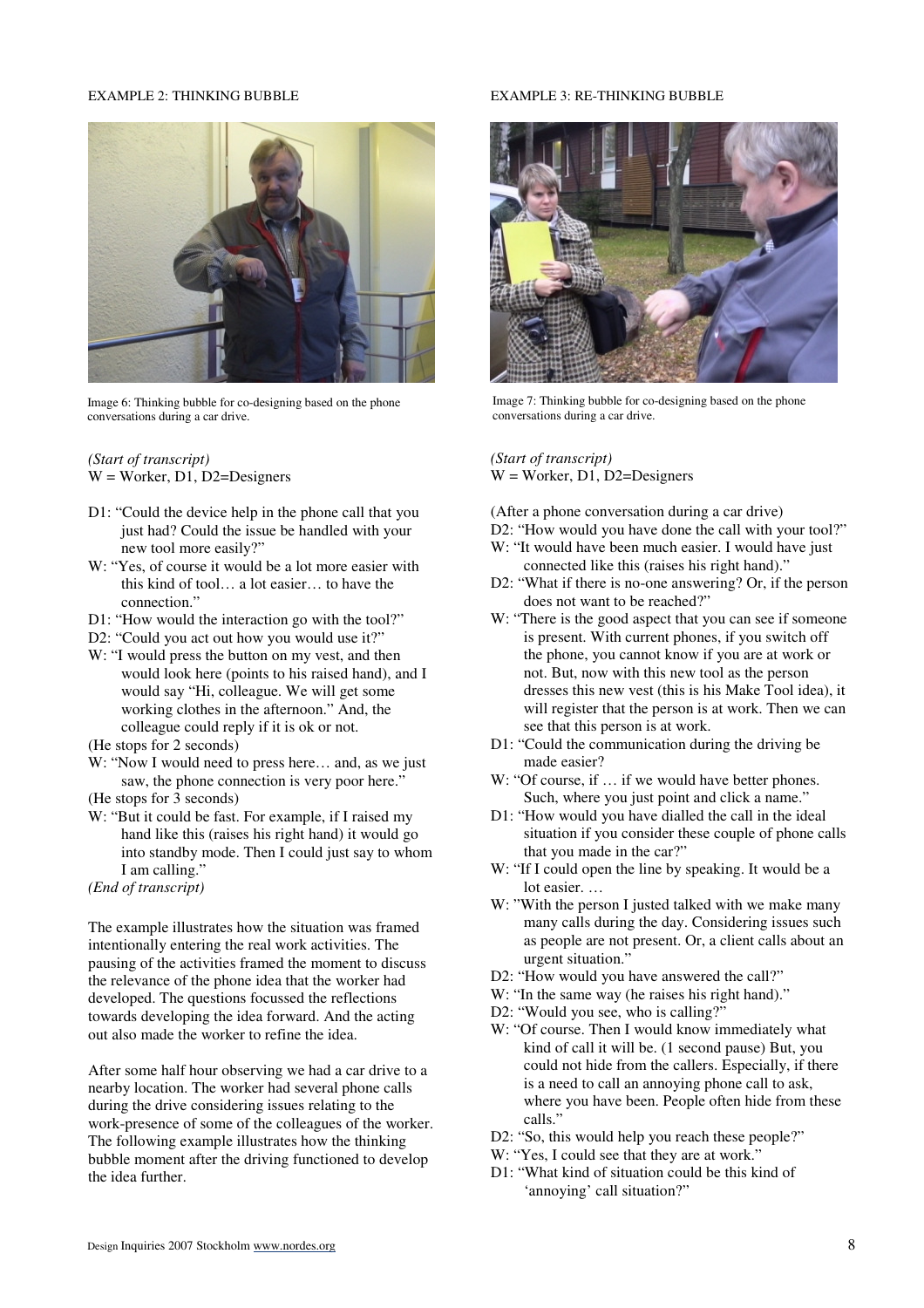W: "If a client calls that there has not been a worker at the agreed moment. Then we call to ask the explanation. Why some task has not been done." *(End of transcript)* 

The example shows how the phone conversations helped to frame the discussions about the features of the phone idea. It also highlights how the worker intuitively responses to some questions before thinking how the product would actually serve the purpose that he says it should support. The idea about seeing who is calling exemplifies this. It also illustrates how the discussion of the features is grounded in the framing provided by the interrupted work situation, i.e. the discussion is heavily focussed to explore the ideas in relation to the issues surfaced in the conversation about the content of the phone calls. These facts help to ensure that the ideas actually become relevant for the work.

# DISCUSSION

The presented study displays how the User-Driven Innovation can be systematically framed with a structured procedure, physical provocations (the Make Tools), and by the intervention into the real work situations. It illustrates a case where new product concepts were developed by co-designing the ideas with the potential users of these.

The study highlights also the new challenges related to User-Driven Innovation. These are fundamentally about the framing of the ambiguous design opportunities as well as framing a focus upon the work practice of the users. The difficulties in writing this paper to explicate, what parts of the above example are about *focus*, which exemplifies *relevance*, and which helps to understand *framing*, proposes that these concepts need to be refined to better understand the fundamentals of User-Driven Innovation.

Based on the experiences with Situated Make Tools it seems the discussion becomes grounded in a variety of issues, both in the participants memory, and in the physical aspects of the situation. For example, in some phases the discussion was apparently about what had just happened. Other apparent anchoring points for the discussion were the memories about the functionalities of current tools, for example, the visibility of the caller in current mobile phones. Also, the fact that the worker had brought the phone initially to the discussion grounded the development of the ideas strongly towards a new kind of phone.

During the interventive approach the designers could point new points to reference in the discussion by asking concrete questions, such as "Could you act out how you would use it?" Such a question led into a response of the worker, which resulted in a new kind of framing of the product idea – it should perhaps work differently.

What we also discovered during the study was that the discussions in the co-designing events seemed to unfold on different 'layers of reflection'. For example, the discussion about the procedure for answering a call developed during the discussions. In the initial designing situation the idea was about being connected to the whole group, and the discussion focussed on the overall form. The later discussion moments carried along these aspects, but the reflection built on top of this understanding.

This paper presented how co-designing events in the field of User-Driven Innovation can be framed to support users to contribute with relevant input. Essential to the presented approach is the understanding of the dynamic relationship between context and focus, and to develop a proper framing of the design idea and the related context that justifies it. How the layering of the reflection unfolds, how it relates to Schön's (1987) idea of 'ladder of reflection', and how the referencing functions in the social interaction of these situations will need more research and comparison across the various user sites that were studied during the project.

# ACKNOWLEDGEMENTS

We are grateful for the "Konkarit", which is the Finnish word for the tough aging people. We also thank EU for funding the Active@work project. And furthermore, we are indepted to the invaluable help from our wonderful colleague Tuuli Mattelmäki, who organised the University of Art and Design Helsinki part of the project. Special thanks to Maritta Harjunpää and Marjukka Alhava for taking care of the immense paper work.

## **REFERENCES**

Anderson, R. J. 1994, 'Representations and Requirements: The Value of Ethnography in System Design', *Human-Computer Interaction* **9**, 151-182.

Boedker, S. & Buur, J. 2002,The design collaboratorium: a place for usability design, *in* , ACM Press, New York, NY, USA, pp. 152-169.

Beyer, H. & Holtzblatt, K. 1998, *Contextual Design : A*